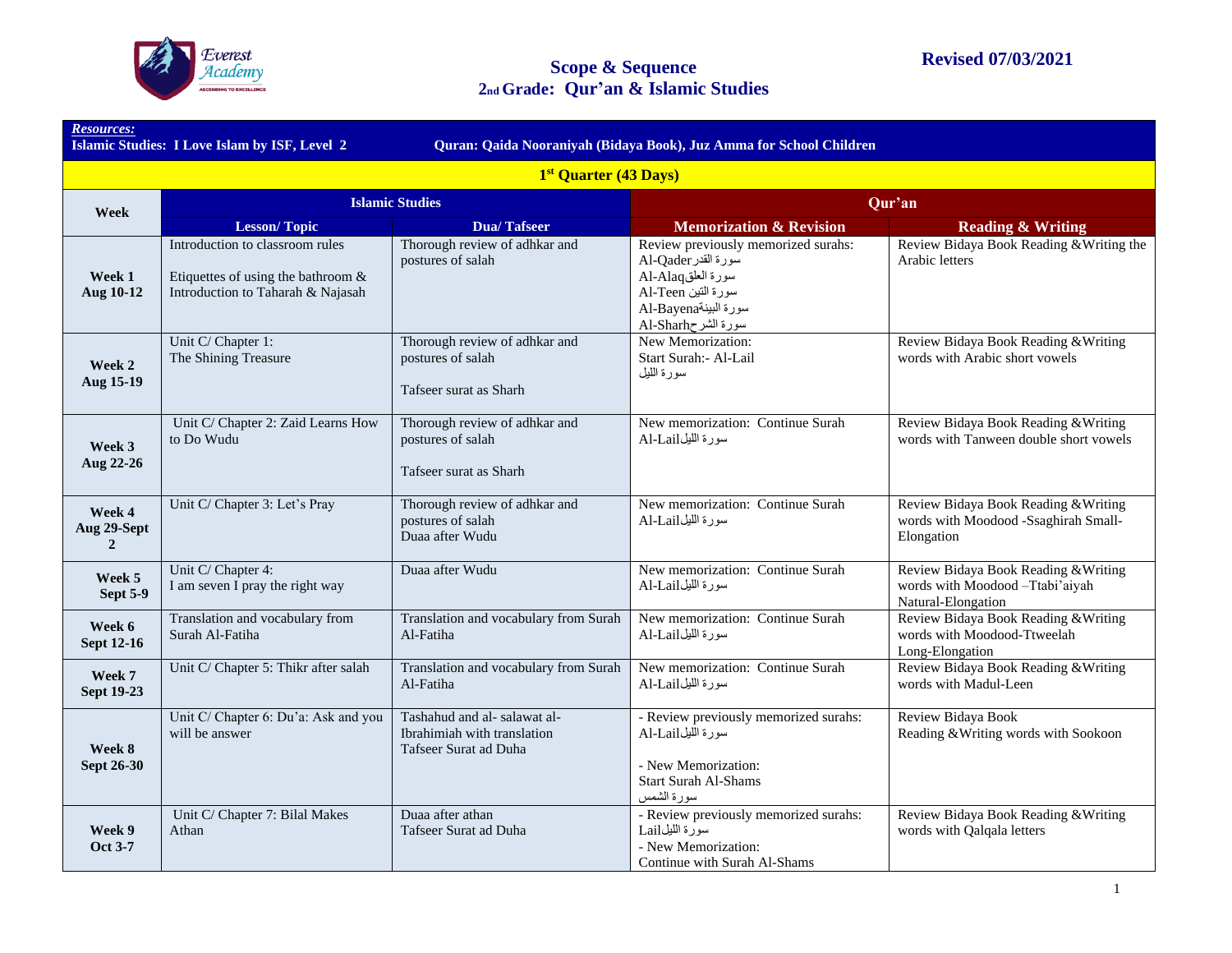

| <b>Resources:</b><br><b>Islamic Studies: I Love Islam by ISF, Level 2</b><br>Quran: Qaida Nooraniyah (Bidaya Book), Juz Amma for School Children |                                   |             |                                    |                                                                             |  |  |
|--------------------------------------------------------------------------------------------------------------------------------------------------|-----------------------------------|-------------|------------------------------------|-----------------------------------------------------------------------------|--|--|
|                                                                                                                                                  | 1 <sup>st</sup> Quarter (43 Days) |             |                                    |                                                                             |  |  |
| Week                                                                                                                                             | <b>Islamic Studies</b>            |             | Our'an                             |                                                                             |  |  |
|                                                                                                                                                  | <b>Lesson/Topic</b>               | Dua/Tafseer | <b>Memorization &amp; Revision</b> | <b>Reading &amp; Writing</b>                                                |  |  |
|                                                                                                                                                  |                                   |             | سورة الشمس                         |                                                                             |  |  |
| Week 10<br>Oct 10-14                                                                                                                             | Review                            | Review      | Review                             | Bidaya Book Reading & Writing words with<br>Rules of Noon Sookoon & Tanween |  |  |

| <b>2nd Quarter (43 Days)</b> |                                                                  |                                                                       |                                                                                                                                        |                                                                             |  |
|------------------------------|------------------------------------------------------------------|-----------------------------------------------------------------------|----------------------------------------------------------------------------------------------------------------------------------------|-----------------------------------------------------------------------------|--|
| Week                         | <b>Islamic Studies</b>                                           |                                                                       | Qur'an                                                                                                                                 |                                                                             |  |
|                              | <b>Lesson/Topic</b>                                              | <b>Dua/Tafseer</b>                                                    | <b>Memorization &amp; Revision</b>                                                                                                     | <b>Reading &amp; Writing</b>                                                |  |
| Week 1<br>Oct 18-21          | Unit A/ Chapter1: I Obey Allah, The<br>Story of Prophet Adam AS  | Duaa when entering and leaving the<br>masjid<br>Tafseer Surat ad Duha | - Review previously memorized surahs:<br>سورة الليلLail<br>- New Memorization:<br>Continue with Surah Al-Shams<br>سورة الشمس           | Bidaya Book Reading & Writing words with<br>Rules of Noon Sookoon & Tanween |  |
| Week 2<br>Oct 24-28          | Unit A/ Chapter 2:<br>I Think of Allah First                     | Duaa when entering and leaving the<br>masjid<br>Tafseer surat al Lail | - Review previously memorized surahs:<br>سورة الليلLail<br>- New Memorization:<br>Continue with Surah Al-Shams<br>سورة الشمس           | Bidaya Book Reading & Writing words with<br>Rules of Noon Sookoon & Tanween |  |
| Week 3<br><b>Nov 1-4</b>     | Unit A/ Chapter 3:<br>The Sons of Adam                           | Tafseer surat al Lail                                                 | - Review previously memorized surahs:<br>سورة اللبلLail<br>سورة الشمس Al-Shams<br>- New Memorization:<br>Surah Al-Balad<br>سور ۃ البلد | Bidaya Book Reading & Writing words with<br>Rules of Noon Sookoon & Tanween |  |
| Week 4<br><b>Nov 7-11</b>    | Unit A/ Chapter 4:<br>My God is My Creator                       | Tafseer surat al Lail                                                 | - Review previously memorized surahs:<br>سورة الليلLail<br>سورة الشمس Al-Shams<br>- New Memorization:<br>Surah Al-Balad<br>سور ۃ البلد | Bidaya Book Reading & Writing words with<br>Rules of Noon Sookoon & Tanween |  |
| Week 5<br><b>Nov 14-18</b>   | Unit A/ Chapter 5: I Trust Allah: the<br>Story of Prophet Nuh AS | Duaa when waking up                                                   | - Review previously memorized surahs:<br>سورة الليلLail                                                                                | Bidaya Book Reading & Writing words with<br>Rules of Noon Sookoon & Tanween |  |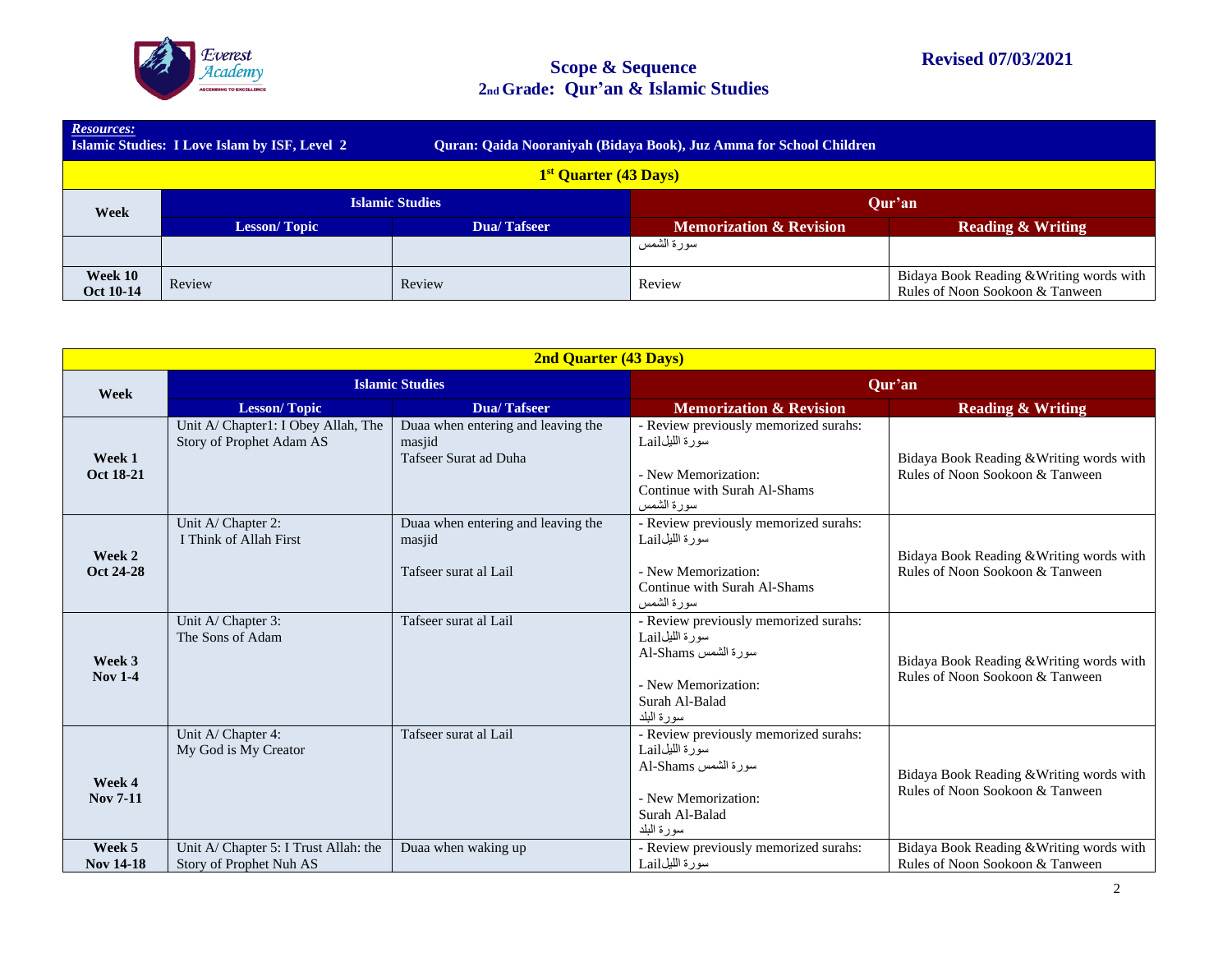

| <b>2nd Quarter (43 Days)</b>  |                                                                       |                                                     |                                                                                                                                                      |                                                                             |  |
|-------------------------------|-----------------------------------------------------------------------|-----------------------------------------------------|------------------------------------------------------------------------------------------------------------------------------------------------------|-----------------------------------------------------------------------------|--|
| Week                          | <b>Islamic Studies</b>                                                |                                                     |                                                                                                                                                      | Qur'an                                                                      |  |
|                               | <b>Lesson/Topic</b>                                                   | <b>Dua/Tafseer</b>                                  | <b>Memorization &amp; Revision</b>                                                                                                                   | <b>Reading &amp; Writing</b>                                                |  |
|                               |                                                                       |                                                     | سورة الشمس Al-Shams<br>- New Memorization:<br>Surah Al-Balad<br>سو ر ۃ البلد                                                                         |                                                                             |  |
| Week 6<br><b>Nov 28-Dec 2</b> | Unit A/ Chapter 6: Turning to Allah:<br>The Story of Prophet Yunus AS | Duaa when waking up<br>Tafseer Surat al Shams       | - Review previously memorized surahs:<br>سورة الليلLail<br>سورة الشمس Al-Shams<br>- New Memorization:<br>Continue with Surah Al-Balad<br>سورة البلد  | Bidaya Book Reading & Writing words with<br>Rules of Noon Sookoon & Tanween |  |
| Week 7<br>Dec 5-9             | Unit A/ Chapter 7: Taqwa: Allah<br>Sees me all the time               | Duaa when sleeping<br><b>Tafseer Surat al Shams</b> | - Review previously memorized surahs:<br>سورة الليلLail<br>سورة الشمس Al-Shams<br>- New Memorization:<br>Continue with Surah Al-Balad<br>سور ۃ البلد | Bidaya Book Reading & Writing words with<br>Shaddah                         |  |
| Week 8<br>Dec 12-16           | Unit B/ Chapter 1: Aamul Feel: The<br>Year of the Elephant            | Duaa when sleeping<br>Tafseer Surat al Shams        | - Review previously memorized surahs:<br>سورة الليلLail<br>سورة الشمس Al-Shams<br>- New Memorization:<br>Continue with Surah Al-Balad<br>سورة البلد  | Bidaya Book Reading & Writing words with<br>Shaddah                         |  |

| 3 <sup>rd</sup> Quarter (43 Days) |                                                             |                                                        |                                                                                                         |                                                                    |  |
|-----------------------------------|-------------------------------------------------------------|--------------------------------------------------------|---------------------------------------------------------------------------------------------------------|--------------------------------------------------------------------|--|
| Week                              | <b>Islamic Studies</b>                                      |                                                        | Our'an                                                                                                  |                                                                    |  |
|                                   | <b>Lesson/Topic</b>                                         | Dua/Tafseer                                            | <b>Memorization &amp; Revision</b>                                                                      | <b>Reading &amp; Writing</b>                                       |  |
| Week 1<br>Jan $3-6$               | Unit $B/$ Chapter 2: Muhammad $(S)$ :<br>The Praised Child. | Duaa when entering the house<br>Tafseer Surat al Shams | - Review previously memorized surahs:<br>سورة البلدAl-Balad<br>سورة الشمس Al-Shams<br>سورة الليلAl-Lail | Bidaya Book Reading & Writing words with<br>2 Shaddah (Shaddahtyn) |  |
| Week 2<br><b>Jan 9-13</b>         | Unit B/ Chapter 3: The Orphan                               | Duaa when entering the house<br>Tafseer Surat al Balad | - Review previously memorized surahs:<br>سورة البلدAl-Balad<br>سورة الشمس Al-Shams<br>سورة الليلAl-Lail | Bidaya Book Reading & Writing words with<br>2 Shaddah (Shaddahtyn) |  |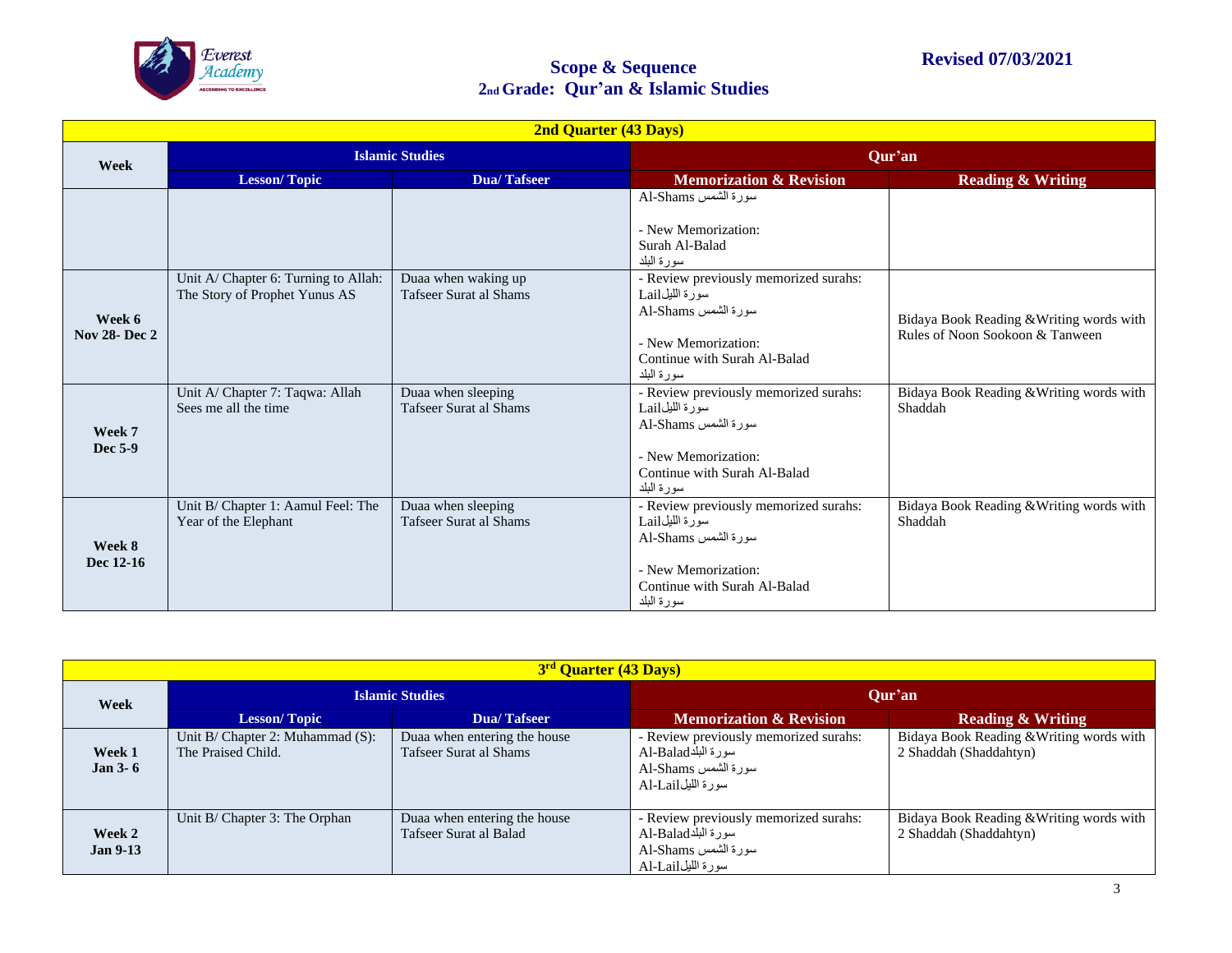

| 3 <sup>rd</sup> Quarter (43 Days) |                                                                                 |                        |                                                                                                                                                                          |                                                                    |
|-----------------------------------|---------------------------------------------------------------------------------|------------------------|--------------------------------------------------------------------------------------------------------------------------------------------------------------------------|--------------------------------------------------------------------|
| Week                              | <b>Islamic Studies</b>                                                          |                        | Qur'an                                                                                                                                                                   |                                                                    |
|                                   | <b>Lesson/Topic</b>                                                             | <b>Dua/Tafseer</b>     | <b>Memorization &amp; Revision</b>                                                                                                                                       | <b>Reading &amp; Writing</b>                                       |
|                                   |                                                                                 |                        | - New Memorization:<br>start to memorize surah Al-Fajr<br>سورة الفجر                                                                                                     |                                                                    |
| Week 3<br>$Jan17-20$              | Unit B/ Chapter 4: The blessed man                                              | Tafseer Surat al Balad | - Review previously memorized surahs:<br>سورة البلدAl-Balad<br>سورة الشمس Al-Shams<br>سورة الليلAl-Lail<br>- New Memorization:<br>Continue with surah Al-Fajr سورة الفجر | Bidaya Book Reading & Writing words with<br>2 Shaddah (Shaddahtyn) |
| Week 4<br>Jan 23-27               | Unit B/ Chapter 5: As Sadiq Al<br>Ameen<br>The Truthful, The Trusted            | Tafseer Surat al Balad | - Review previously memorized surahs:<br>سورة البلدAl-Balad<br>سورة الشمس Al-Shams<br>سورة الليلAl-Lail<br>- New Memorization:<br>Continue with surah Al-Fajr سورة الفجر | Bidaya Book Reading & Writing words with<br>Shaddah & Maadd        |
| Week 5<br><b>Jan 30-Feb 3</b>     | Unit B / Chapter 6: The Happy<br>Marriage<br>Feb 1: World Hijab Day Celebration | Tafseer Surat al Balad | - Review previously memorized surahs:<br>سورة البلدAl-Balad<br>سورة الشمس Al-Shams<br>سورة الليلAl-Lail<br>- New Memorization:<br>Continue with surah Al-Fajr سورة الفجر | Bidaya Book Reading & Writing words with<br>Shaddah & Maadd        |
| Week 6<br><b>Feb 6-10</b>         | Unit B/ Chapter 7: Zaid Ibn Harith                                              | Tafseer Surat al Balad | - Review previously memorized surahs:<br>سورة البلدAl-Balad<br>سورة الشمس Al-Shams<br>سورة الليلAl-Lail<br>- New Memorization:<br>Continue with surah Al-Fajr سورة الفجر | Bidaya Book Reading & Writing words with<br>Shaddah & Maadd        |
| Week 7<br>Feb 13--17              | Unit B/ Chapter 8: Prophet<br>Muhammad loves children                           | Tafseer Surat al Balad | - Review previously memorized surahs:<br>سورة البلدAl-Balad<br>سورة الشمس Al-Shams<br>سورة الليلAl-Lail<br>- New Memorization:<br>Continue with surah Al-Fajr سورة الفجر | Bidaya Book Reading & Writing words with<br>Shaddah & Sookoon      |
|                                   |                                                                                 |                        | - Review previously memorized surahs:<br>سورة البلدAl-Balad<br>سورة الشمس Al-Shams                                                                                       | Bidaya Book Reading & Writing words with<br>Shaddah & Sookoon      |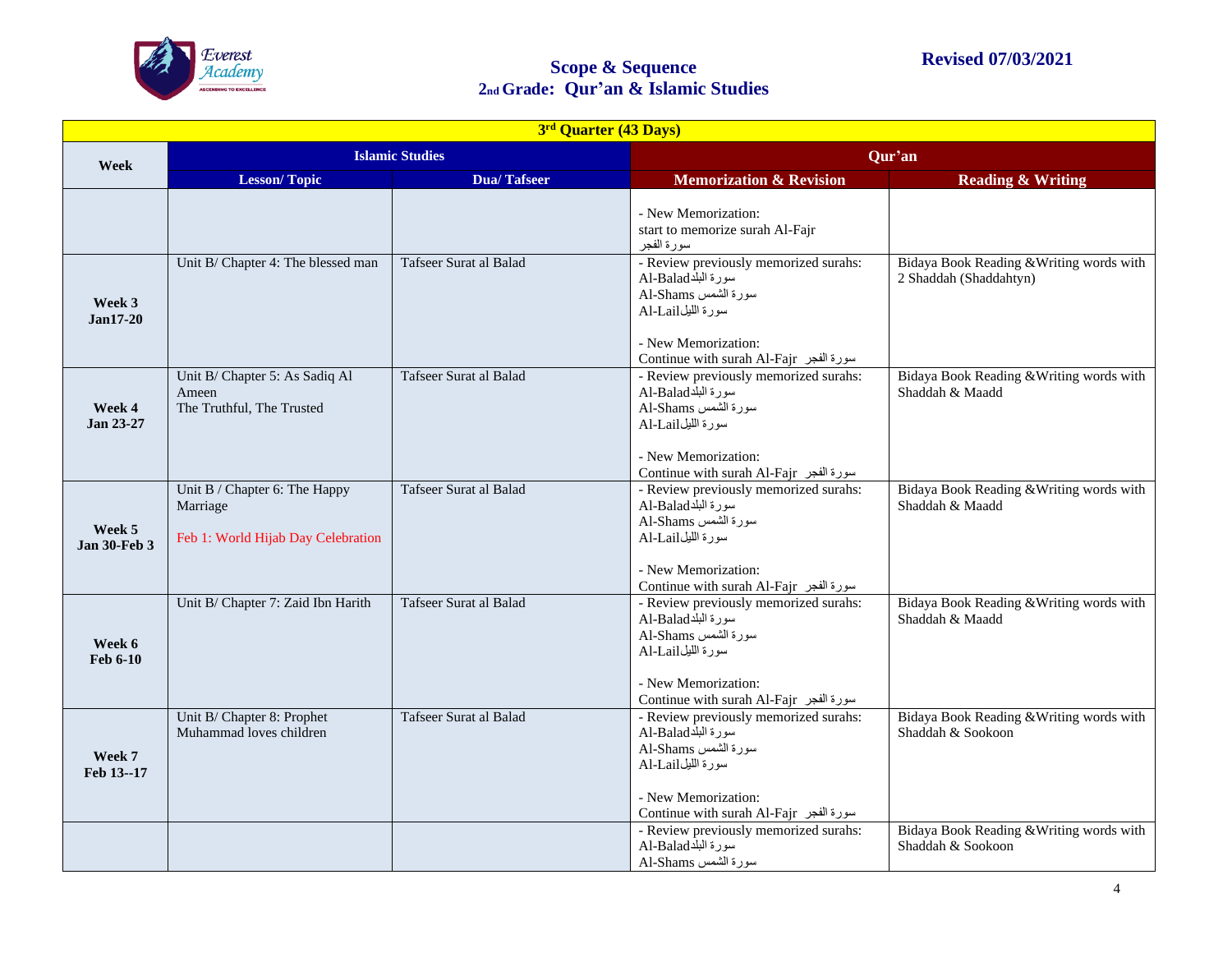

| 3 <sup>rd</sup> Quarter (43 Days) |                        |                                                   |                                                                                    |                                                               |  |
|-----------------------------------|------------------------|---------------------------------------------------|------------------------------------------------------------------------------------|---------------------------------------------------------------|--|
| Week                              | <b>Islamic Studies</b> |                                                   | Our'an                                                                             |                                                               |  |
|                                   | Lesson/Topic           | Dua/Tafseer                                       | <b>Memorization &amp; Revision</b>                                                 | <b>Reading &amp; Writing</b>                                  |  |
| Week 8<br>Feb 21-24               | Sahaba's Stories       | Tafseer Surat al Balad                            | سورة الليلAl-Lail<br>- New Memorization:<br>Continue with surah Al-Fajr سورة الفجر |                                                               |  |
| Week 9<br>Feb 27-Mar 3            | Sahaba's Stories       | Duaa when riding the car<br>Tafseer Surat al Fajr | Review & Assessment                                                                | Bidaya Book Reading & Writing words with<br>Shaddah & Sookoon |  |
| Week 10<br><b>Mar 6 -10</b>       | Review and assessments |                                                   |                                                                                    |                                                               |  |

| 4th Quarter (46 Days) |                                              |                       |                                                                                                                                                                                           |                                                                                       |  |
|-----------------------|----------------------------------------------|-----------------------|-------------------------------------------------------------------------------------------------------------------------------------------------------------------------------------------|---------------------------------------------------------------------------------------|--|
| Week                  | <b>Islamic Studies</b>                       |                       | Qur'an                                                                                                                                                                                    |                                                                                       |  |
|                       | <b>Lesson/Topic</b>                          | <b>Dua/Tafseer</b>    | <b>Memorization &amp; Revision</b>                                                                                                                                                        | <b>Reading &amp; Writing</b>                                                          |  |
| Week 1<br>Mar 20-24   | Unit C/ Chapter 8:<br>I fast in Ramadan.     | Tafseer Surat al Fajr | - Review previously memorized surahs:<br>سورة البلدAl-Balad<br>سورة الشمس Al-Shams<br>سورة الليلAl-Lail<br>سورة الفجر Al-Fajr                                                             | Bidaya Book Reading & Writing words with<br>-Rules of stopping in the end of the word |  |
|                       |                                              |                       | - New Memorization:<br>Start Surah Al-Duha<br>سورة الضحى                                                                                                                                  |                                                                                       |  |
| Week 2<br>Mar 27-31   | Unit C/ Chapter 8:<br>I fast in Ramadan.     | Tafseer Surat al Fajr | - Review previously memorized surahs:<br>سورة البلدAl-Balad<br>سورة الشمس Al-Shams<br>سورة الليلAl-Lail<br>سورة الفجر Al-Fajr<br>- New Memorization:                                      | Bidaya Book Reading & Writing words with<br>-Rules of stopping in the end of the word |  |
|                       |                                              |                       | Start Surah Al-Duha<br>سور ۃ الضحے،                                                                                                                                                       |                                                                                       |  |
| Week 3<br>Apr3-7      | Unit C/Chapter 9: It is Eid! Allahu<br>Akbar | Tafseer Surat al Fajr | - Review previously memorized surahs:<br>سورة البلدAl-Balad<br>سورة الشمس Al-Shams<br>سورة الليلAl-Lail<br>سورة الفجر Al-Fajr<br>- New Memorization:<br>Start Surah Al-Duha<br>سورة الضحى | Bidaya Book Reading & Writing words with<br>-Rules of stopping in the end of the word |  |